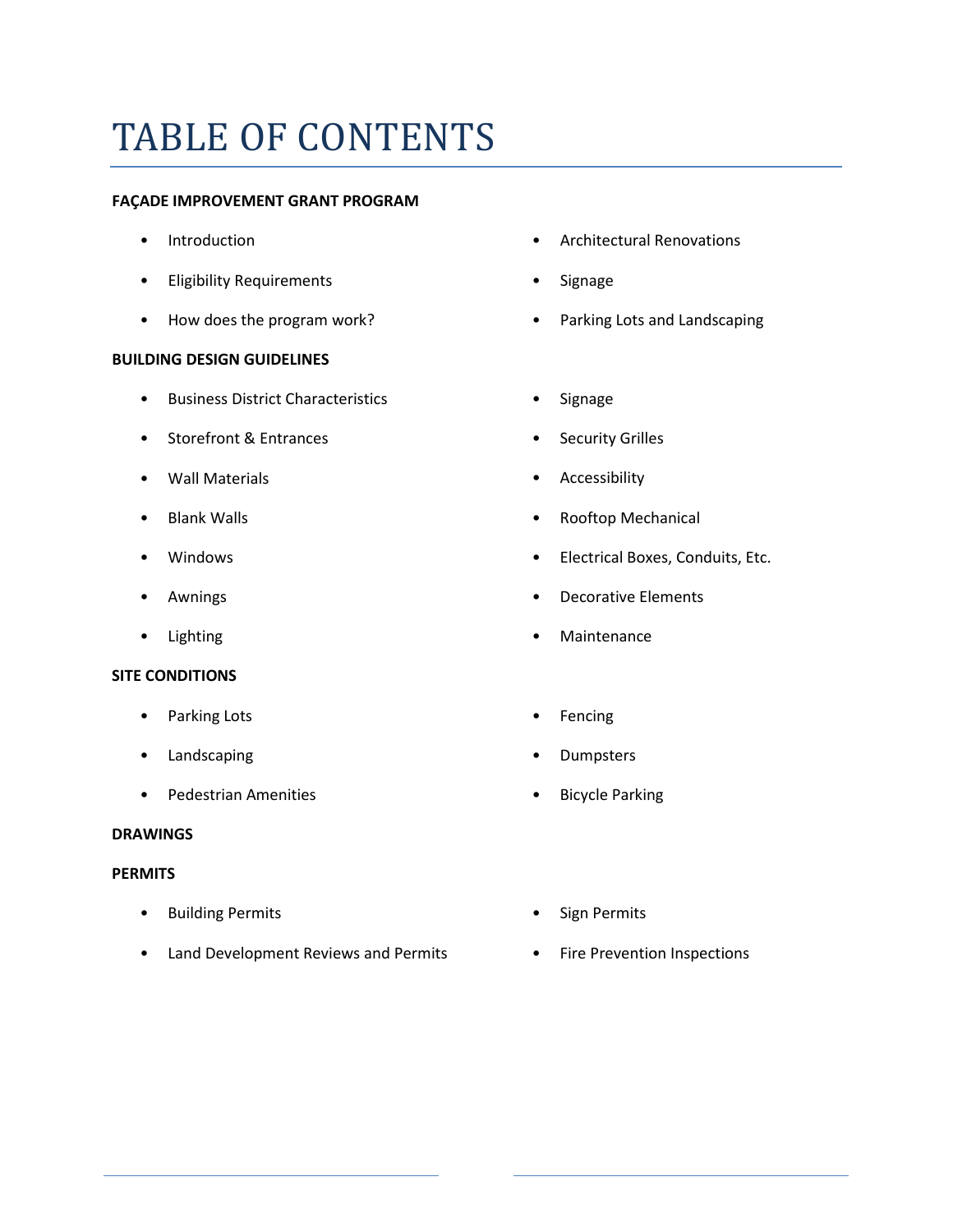## **INTRODUCTION**

The City of Charlotte recognizes that strong urban business districts affect the overall health of our community by providing employment opportunities, amenities, goods and services. For this reason, a variety of business financial assistance programs that target corridor revitalization are part of the city's economic development strategy. Today these programs continue to provide innovative tools for small businesses and property owners in targeted business districts

#### **PROGRAM**

An attractive image is a key importance to the success of any commercial area. Façade and storefront improvements are one of the most effective ways of upgrading the image of individual businesses and the business district. The storefronts (the side of your building that faces the street) sell the business and the business district - to customers and new tenants alike. An attractive appearance combined with quality products, competitive prices and good service creates a compelling image that will increase commerce, profits, and community pride.

The Façade Improvement Grant Program seeks to help property owners and tenants by removing blight, improving the appearance of buildings, and bringing parking, landscaping and signage into conformance with current codes. The program provides 50% - 60% reimbursement for expenses related to eligible architectural renovations to commercial property located within targeted business districts as identified in the Business Corridor Plan.

## **WHAT IS INCLUDED IN THIS GUIDE**

This guide intends to help project owners know what the City eligibility requirements are and understand what it looks for and considers when reviewing an application. Knowing the eligibility and design aspects, can help develop the vision and scope-of-work for the project as well as aide in completing the grant application. An incomplete grant application will not receive consideration. The City recognizes that every project is unique and this guide does not attempt to cover every situation. Instead, it offers basic eligibility information and discusses what physical improvements have been effective in revitalizing commercial districts.

This guide is based on, among other things, the following design principles: to promote retail activity and enhance the experience of the pedestrian; to create an attractive and safe retail environment; to reinforce business district character and architectural design; and to use good design concepts and highquality durable materials.

Project Owners are encouraged to work with an architect or other contractor with comprehensive knowledge in all aspects of design and build to develop a project scope of work.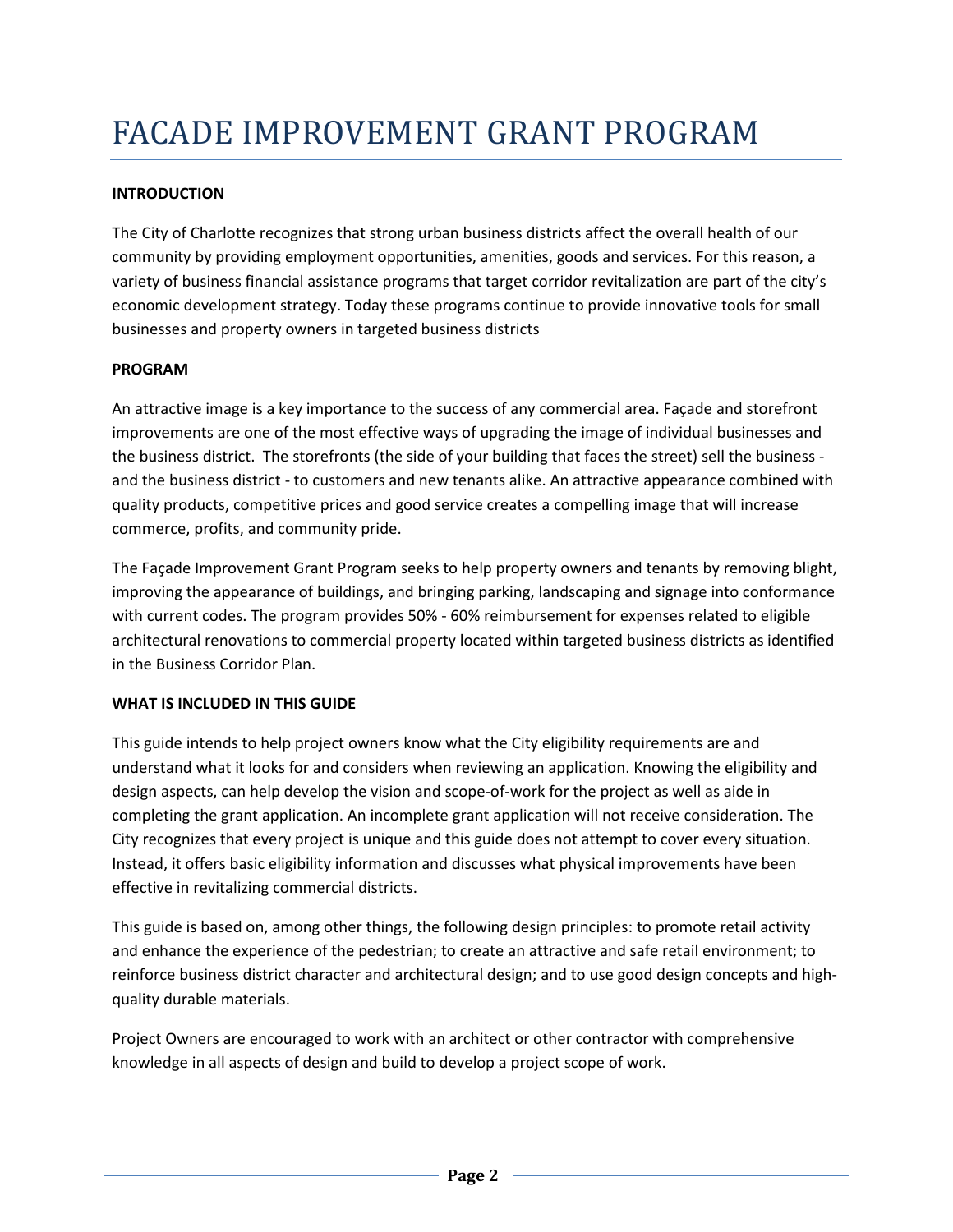#### **THINGS TO CONSIDER WHEN DEVELOPING A PROJECT SCOPE**

Taking the time to consider and assess the property's current conditions to ensure any renovation will produce the desired esthetic outcome. Below are some things to consider.

**Evaluate Current Conditions** – Take time to consider the current building and site. Ask yourself what you do and do not like about the building's exterior and site conditions. What can you do to change the things you do not like? How can you enhance the things that you like? Identifying this is a good first step towards developing a renovation plan.

**Building Use** – Consider the intended use of the building. What type of image do you want to present? How do you want your clients to feel when they come to you?

**Business District Character** – Consider the overall character of the business district. For example, if the district is predominantly light industrial in nature you should consider staying away from a design with retail characteristics.

**Proximity to Residential Use** – If a residential area is near your property, ask yourself what you would want a business to look like if it were located adjacent to your neighborhood. This can help you identify opportunities that exist to make improvements and problem areas that need addressing.

**Notice Other Buildings** – Make an effort to notice surrounding buildings, especially those that are similar to your building. The more you begin to think about how to improve the appearance of the property, the more aware you will become of design elements and site conditions of the buildings around you. Notice things such as doors and windows, light fixtures, canopies, color schemes and paint patterns, decorative murals, landscaping details, handicap accessibility and site conditions.

Remember, if approved for participation in the program, the project will receive funding from Charlotte taxpayers. Consider work that will have a lasting impact through the improvement of the overall economic health of the business district but also the surrounding neighborhoods.

#### **Eligible Expenses**

- Approved architectural renovations to the building façade visible from the public right-of-way.
- Improvements to bring grandfathered non-conforming signage, parking and landscaping into conformance with current codes.
- 50% of architectural fees up to \$2,500. If architectural drawings are required by City staff, the City may reimburse its portion prior to project completion.

#### **Maximum grant awards based upon building square footage:**

| $\bullet$ | Up to 3,000 sq./ft.                                    | \$20,000  |
|-----------|--------------------------------------------------------|-----------|
|           | $\bullet$ 3,000-6,000 sq./ft.                          | \$30,000  |
| $\bullet$ | Over 6,000 sq./ft.                                     | \$40,000  |
|           | • Shopping centers up to 30,000 sq./ft. with 3 tenants | \$90,000  |
| $\bullet$ | Shopping centers> 30,000 sq./ft. with 4 tenants        | \$130,000 |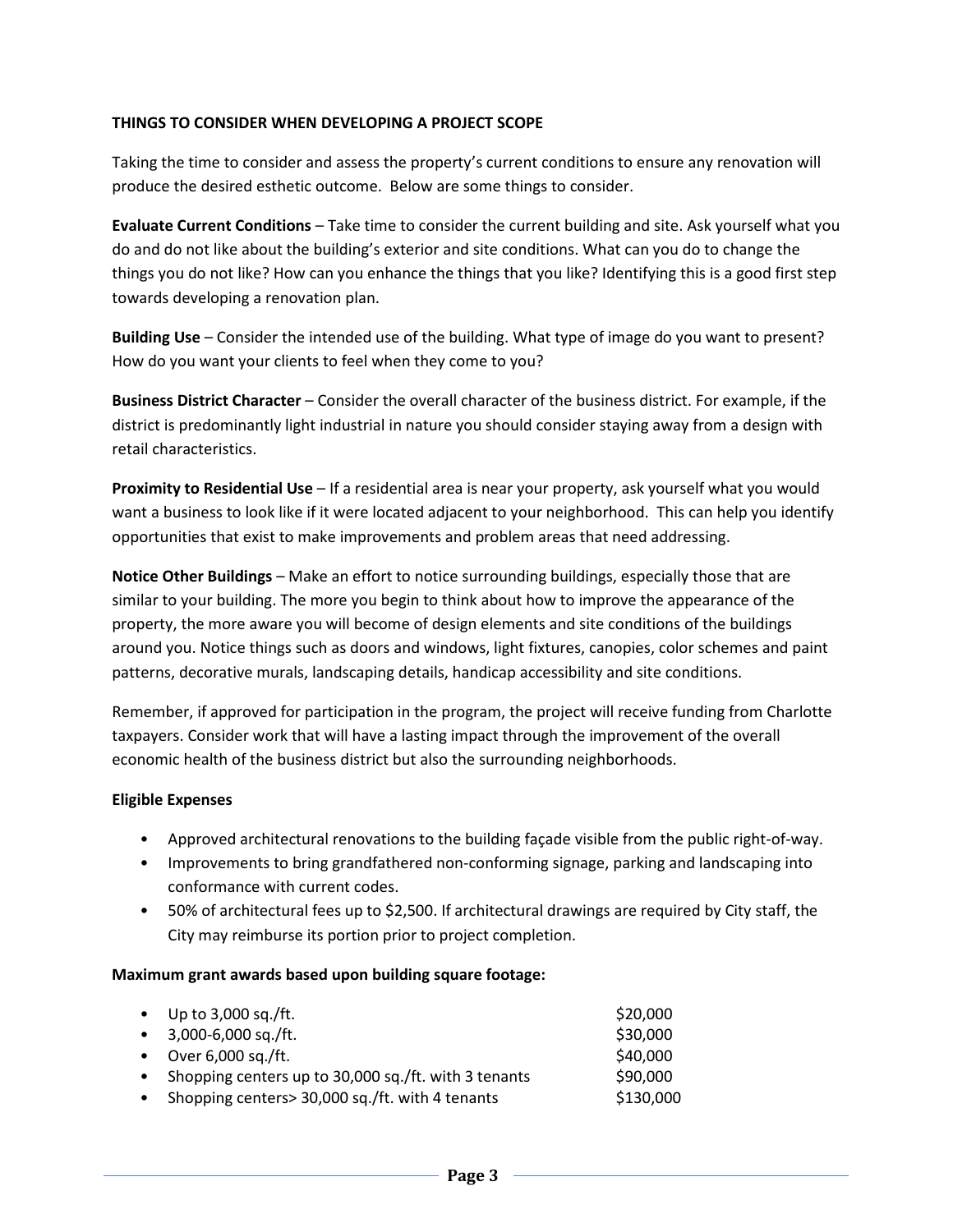#### **Eligible Businesses**

- Owners or tenants of buildings that are used by and for for-profit business. Use of the building must conform to all current codes and ordinances; non-conforming uses of any kind are not eligible.
- Prohibited businesses include bars, nightclubs, tattoo parlors, body piercing shops, check cashing, adult businesses, businesses operating from residential property, and any nonconforming uses. Portions of buildings occupied by ineligible businesses of any kind, including non- profit entities, are ineligible for program funds.
- All individual businesses including tenants must have less than \$2,000,000 in gross sales for each of the last three years.
- Owners of vacant buildings shall be eligible if the owner's purpose is to rehabilitate the structure to attract eligible businesses. Expenses are reimbursed only after an eligible business occupies the space and opens to the public.
- Owners and tenants are eligible to re-apply until the maximum award is reached.
- Participants in this program are not eligible for participation in the Infrastructure Grant program.
- All real property taxes must be paid in full.

## **Eligible Geography**

• Business, office and industrial zoned properties located in the City's Business Services Program Geography

## **How does the program work?**

- An inter-departmental team of City staff reviews proposals **quarterly**.
- Staff bases eligibility decisions on the following criteria: (1) improvement to the appearance of the site, building, and business district (2) creation of jobs (3) reduction of crime (4) leveraging of additional economic activities (5) provision of needed services and (6) geographic distribution of funds. Applicants must submit an application to the Economic Development Office. Upon approval, the City enters into a contract with the applicant setting forth, among other things, the scope of work as approved by the review team.
- Applicants are responsible for obtaining all necessary governmental permits and authorizations, including building permits.
- Staff will be permitted to inspect the project to ensure conformance with the grant contract.
- The City does not reimburse for work done prior to application approval and contract signing.
- The City will authorize reimbursement payment after, among other things, completion of the project in accordance with the approved plan as set forth in the contract, together with occupancy of the building by eligible tenants. The City will not contract to perform any of the work, but will reimburse the applicant for approved expenses. Proof of payment is required for reimbursement.
- Approved projects should be completed within 90 days or funds may not be guaranteed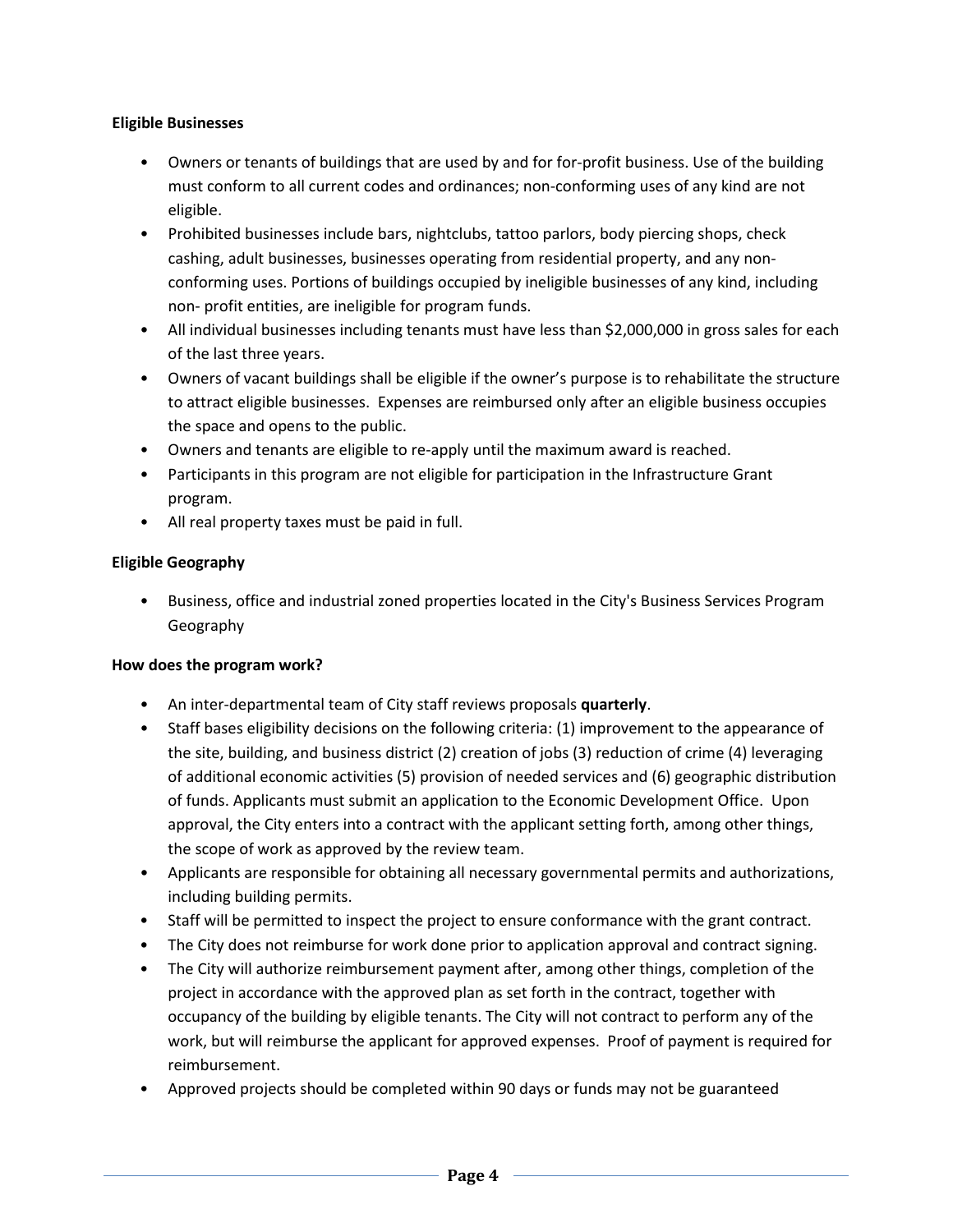#### **Architectural Renovations**

- **Building Renovations**: Buildings should fit in their environment. This program is available to businesses in historic, industrial, and strip shopping areas. These environments are different and the requirements for funding may vary for projects in different areas.
- **Windows and Glazing**: Visual access into retail stores is important. Storefronts should not be boarded up, nor should window space be reduced. Retail frontages should be a minimum of 50% glazed. Mirrored or heavily tinted glass is discouraged. If windows are the only expense being requested it will be considered eligible only if there is an increase in window size.
- **New Materials**: Materials used for renovation should match or be compatible with the original materials and design. Imitations of materials (especially for historic buildings) are discouraged. Repair or replace all damaged or decaying storefronts, display windows, entrances, signs, etc.
- **Brick and Stone**: Due to brick and stone's porous textures, sandblasting is prohibited. Masonry surfaces should be tuck-pointed with mortar compatible with the color, texture and form of the original mortar.
- **Accessibility**: Renovated façades should be accessible to the handicapped. Renovations or additions that bring a building's façade and/or entrance into conformance with ADA standards (e.g., ramps, doorway dimensions, etc.) are eligible expenses.
- **Awnings**: The addition of awnings is an eligible expense. Those proposed to be installed above public right-of-ways must receive encroachment agreements from the Department of Transportation. Awnings shall not have rounded ends at their horizontal terminations. Permanent awning materials such as metal, is recommended, over other awning materials.
- Painting will only be eligible when triggered by the renovation.
- Pressure washing must be done in conjunction with other renovation items to be determined eligible.

## **Signage**

• Expenses relating to the removal of non-conforming grandfathered signs and subsequent construction of new signage conforming to the ordinance are eligible.

## **Parking Lots and Landscaping**

- Only parking lots visible from the public right-of-way are eligible.
- Only expenses relating to bringing a grandfathered parking lot into conformance with current parking and landscaping codes are eligible.
- Landscaping will only take place during the planting season (November March).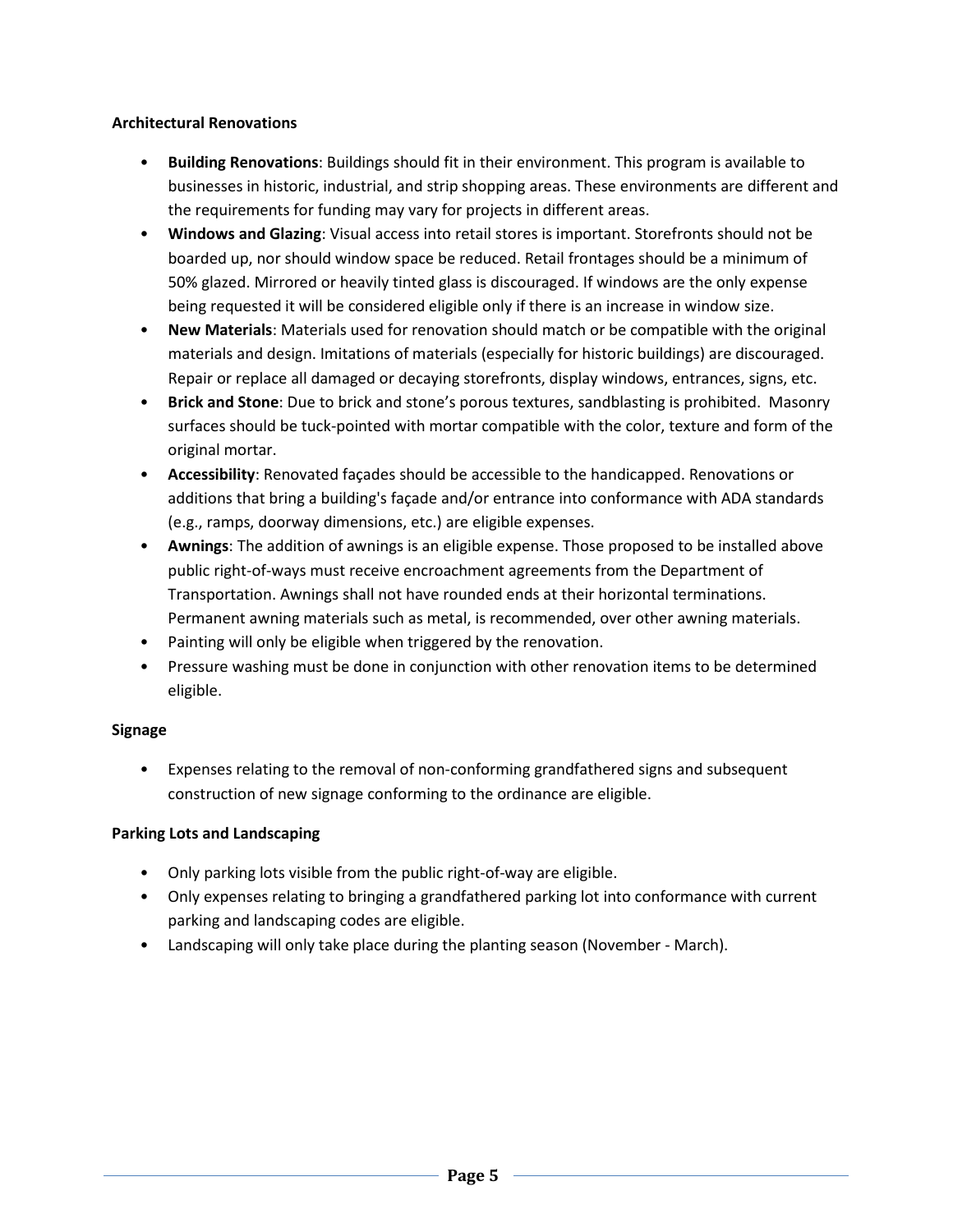*The City reserves the right to consider additional principles and guidelines when reviewing application for project eligibility.*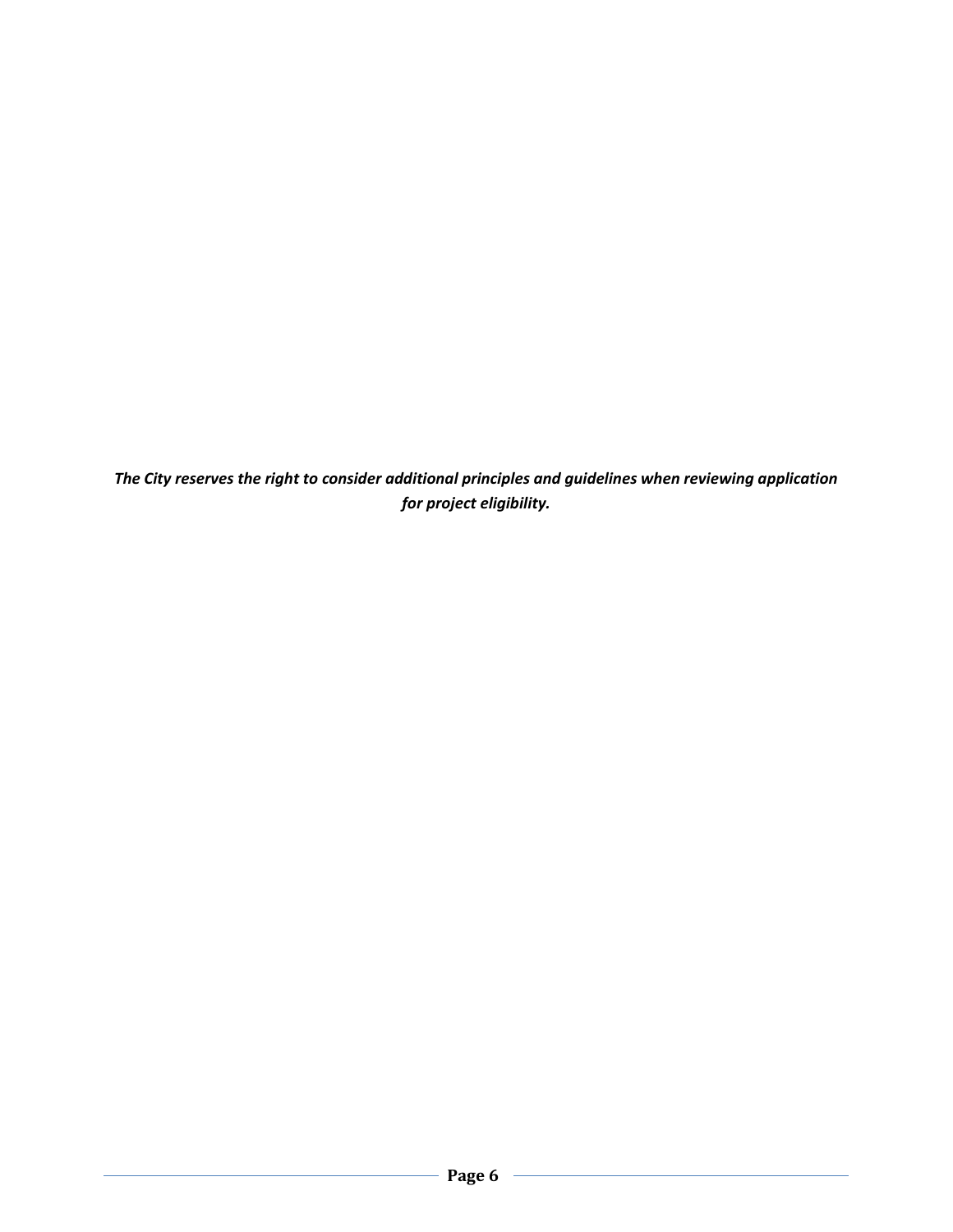# Building Design Guidelines

## **Business District Characteristics**

When considering the scope of work, take into consideration the existing characteristics of the surrounding business district. Design elements that you choose should be in line with the character of the area. For instance, retail districts will have a very different look from light industrial districts. Districts that are more contemporary may allow creative elements, such as, murals or mosaics but a historic district would not. Lastly, the buildings should fit in and complement their environment.



#### **Storefronts and Entrances**

Buildings with multiple storefronts should be unified with architecturally compatible materials, colors, awnings, signage and lighting. Storefronts should not be boarded-up or covered with signage of any kind, nor should window space be reduced. Visual access into retail stores is important, mirrored or heavily tinted glass is discouraged. Where security concerns exist, consider using break-in resistant class or interior roll-down bars, but try to avoid exterior bars.



## **Wall Materials**

Wall materials such as brick and stone should be repaired and maintained. When individual pieces of brick or stone are beyond repair they should be replaced to match originals in terms of size, color, finish and texture. Masonry surfaces should be properly tuck-pointed to avoid moisture and excessive wear on the masonry. While less durable materials are not recommended, those materials can still be considered.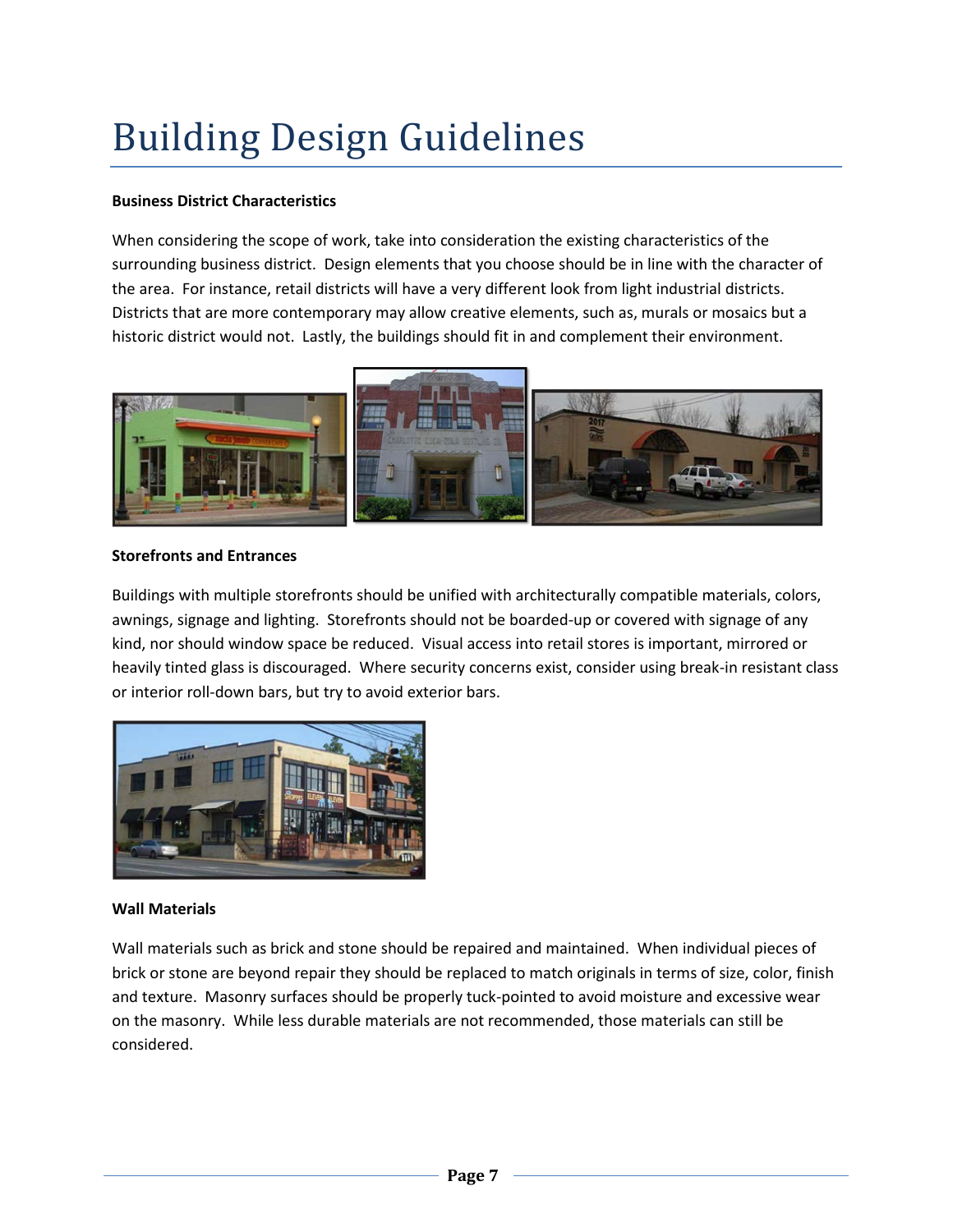#### **Blank Walls**

Blank walls that are visible from the public right-of-way should be treated in a manner that will add interest to the wall. This can be achieved by adding non-structural architectural elements, introducing color, installing windows and incorporating decorative lighting. Blank wall mitigation does not include standalone landscaping to hide the wall, however, a trellis attached to a wall with climbing vegetation (living or green façade) may be considered.



#### **Windows**

Storefront windows should allow views into the building. The use of clear glass is encouraged over tinted, spandrel, mirrored or opaque glass. Glass blocks may be considered as an accent application.

Furthermore, window openings should not be reduced in size. If original openings have previously been altered or filled in, the openings should be restored to their original size and configuration to every extent possible. All broken and missing windows should be replaced with new glass. Window frames and sashes should also be repaired.



#### **Awnings**

When new awnings are being considered, durable materials should be used, whenever possible. This will enable the project to have a positive impact on the business district for a longer period of time. Permanent awning materials such as metal are preferred over other materials. There are many innovative metal canopy styles available today that can complement every project. Existing awnings that are faded, stained or torn should be replaced. Awnings should be mounted in a location that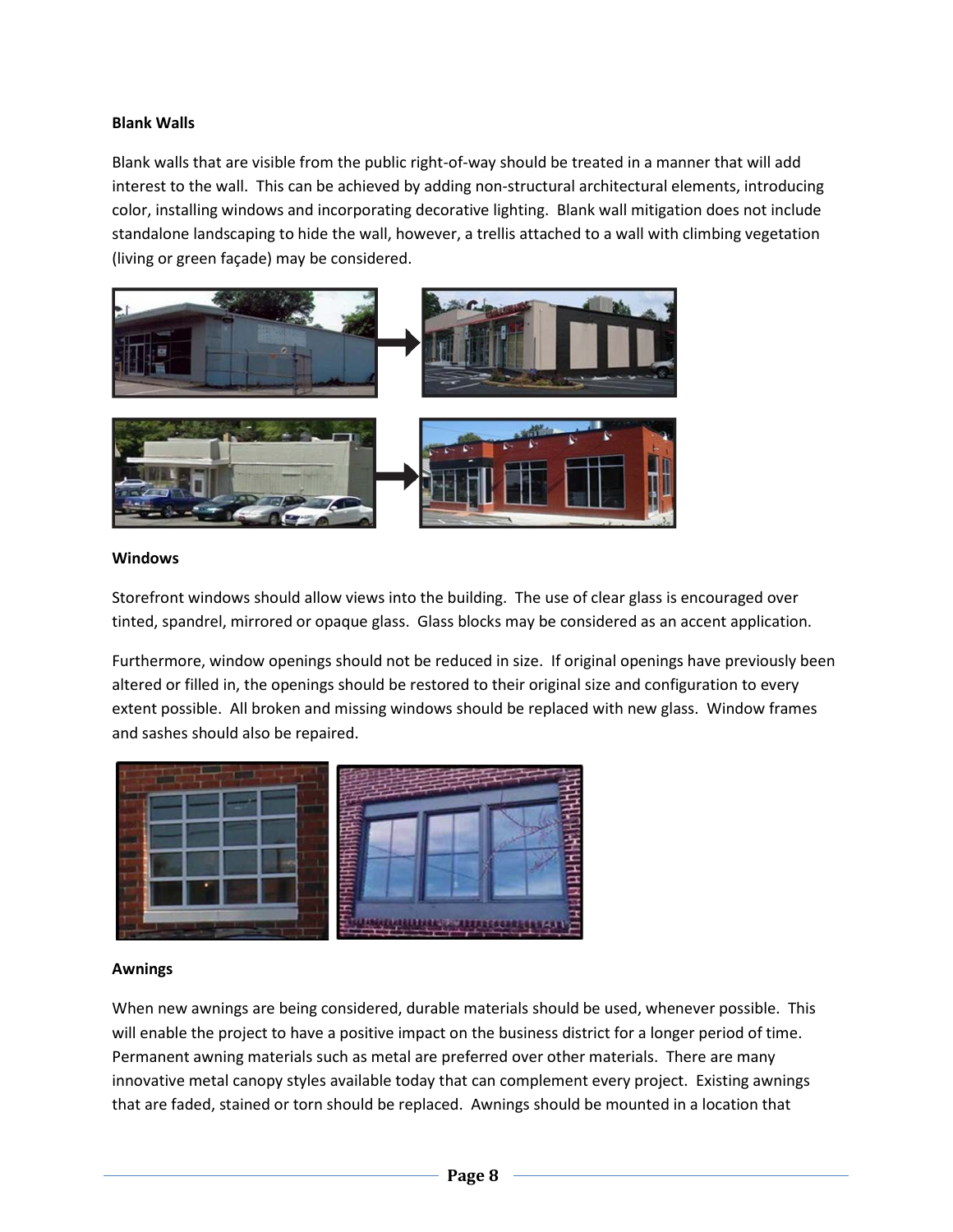respects the original design of the building, for instance, storefront bays and following window/door patterns. Awnings proposed to be installed over a public right-of-way, such as sidewalks, must receive encroachment agreements from the appropriate governing authority, i.e. Department of Transportation.



## **Lighting**

Decorative lighting elements can have a big impact on improving the appearance of the building. The use of accent lighting to illuminate building façades is highly encouraged and may be done with projecting or concealing light fixtures. Such fixtures should be compatible with the building's design. In general, the entire façade should not be washed in bright light but lighting should be used to accentuate individual building features.

When submitting your grant application, be sure to identify where new lighting fixtures will be located on the building and please provide sample pictures of the proposed fixtures.



#### **Signage**

The major purpose of a commercial sign is to identify a business and its merchandise and services. Signs should not be large and overbearing or cluttered with excessive information. They should be simple and coordinated with other neighboring signs. Randomly located signs, excessively large signs and an excessive number of signs can make neighborhood shopping difficult. Simple signs with a consistent size and location from one storefront to the next make locating a business simpler.

Signs on the same building should have a consistent location, size and pattern and be compatible with one another. Signs should be constructed of durable high-quality materials and should be well maintained. Plywood, plastic and styrofoam should not be used. Electrical transformer boxes, conduit and raceways should all be concelaed from public view. If a a raceway cannot be mounted internally (on the inside of the building), the exposed metal surfaces should be finished to match the background wall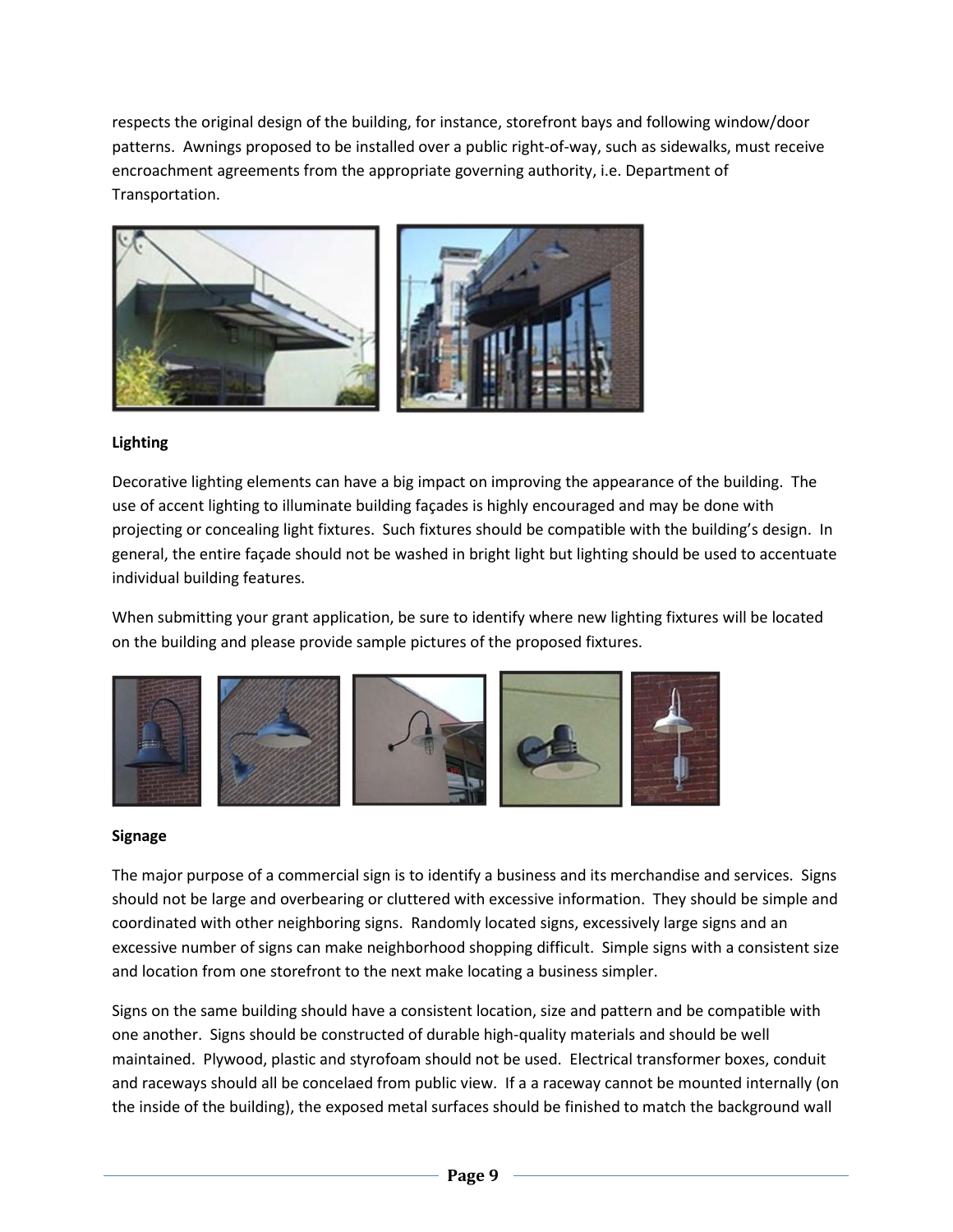or integrated into the overall design of the sign. Unused electrical equipment should be removed, along with signs from prior businesses, illegal signs, roof signs, billboards and unused structural sign supports.

Replacing non-conforming grandfathered signs with new, conforming signage is an eligible expense under the program. For example, many older urban shopping centers often have too many signs but if an applicant voluntarily removes all grandfathered signs and replaces with new conforming signs, these expenses may be eligible for reimbursement. Often, the City will ask about sign design and color scheme, in order to determine if the new signage fits with the overall scope of work.

Signs in Charlotte require sign permits. Learn more about Charlotte's sign ordinance by visiting http://nbs.charlottenc.gov.



## **Security Grilles**

Security grilles, screens and enclosures should be as inconspicuous as possible and compatible with other elements of the storefront. All window and door security bars and gates visible from the public right-of-way or parking areas should be installed on the side face of doors and windows.

If a building currently has exterior bars and gates, they should be relocated to the interior, as part of the renovation. Any exposed portions of the grilles, screens or enclosures should be painted. If exterior grilles are preferred, consideration should be given to installing roll-down or scissor gates for greater aesthetic impact. However, less obtrusive devices and alarm systems are preferred.

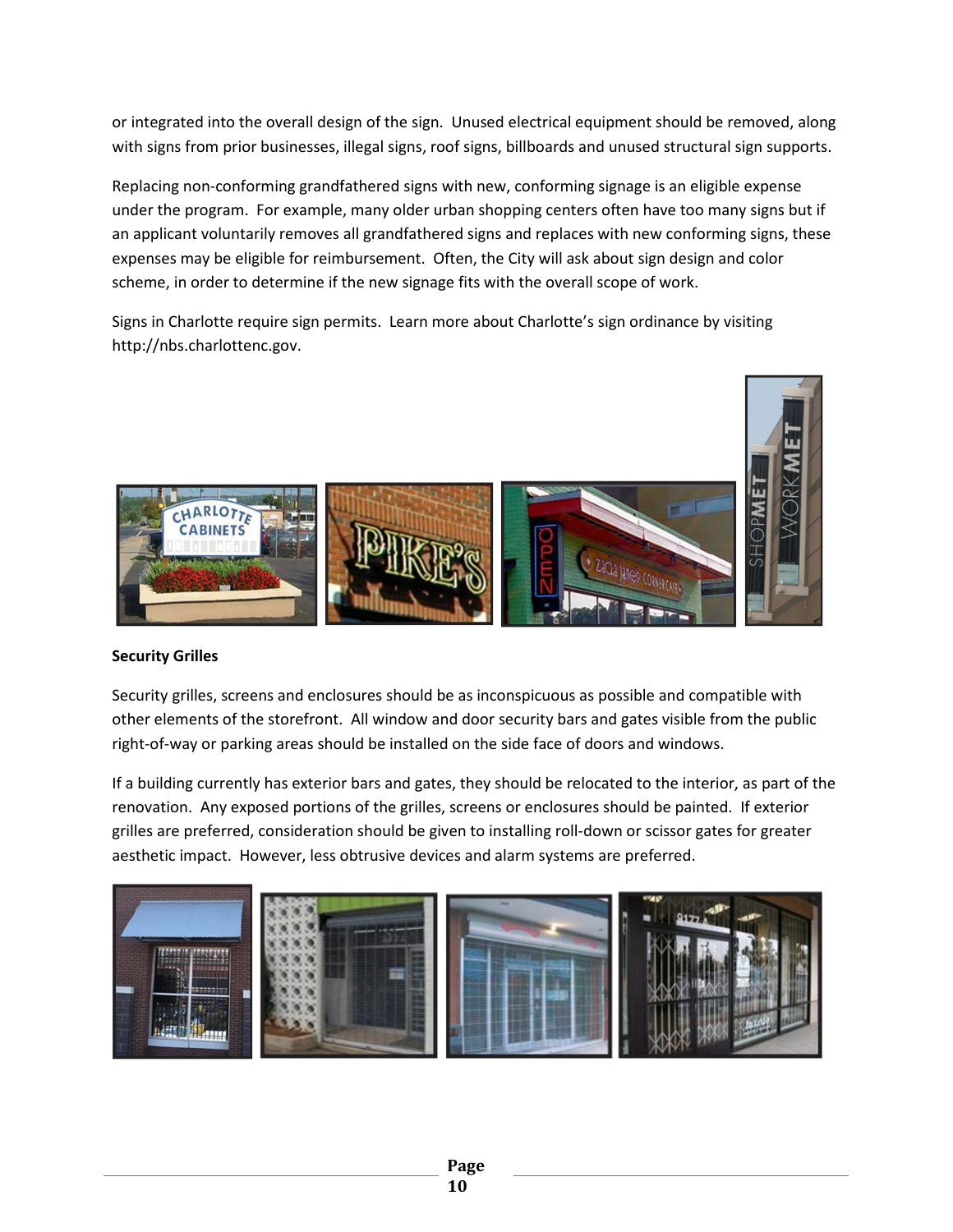## **Accessibility**

Renovated façades should be accessible to the handicapped. Expenses related to exterior ADA accessibility are eligible for reimbursement under the Façade Improvement Program. This includes ADA parking spaces, signage, walkways, ramps, and doorway dimensions.

Handicap ramps should have a solid base such as concrete with metal railings; wooden ramps and railings are discouraged.

Project owners are encouraged to explore the possibility of additional tax incentives for ADA improvements by visiting the U.S. Department of Labor website at [www.dol.gov.](http://www.dol.gov/)



#### **Rooftop Mechanical**

Rooftop mechanical items, such as HVAC units, that are visible from the public right-of-way shall be screened, whenever possible. This can be accomplished by adding a parapet or other treatment to the roofline or by enclosing the mechanical units with a screening feature.

#### **Electrical Boxes & Conduits**

Electrical Boxes and other conduits should be painted to complement the building color or screened from the public right-of-way.

#### **Decorative Elements**

Making small changes to your building can have a big impact. Do not be afraid to be creative and think "outside of the box." Murals, mosaics, unique architectural elements and paint schemes should be considered.

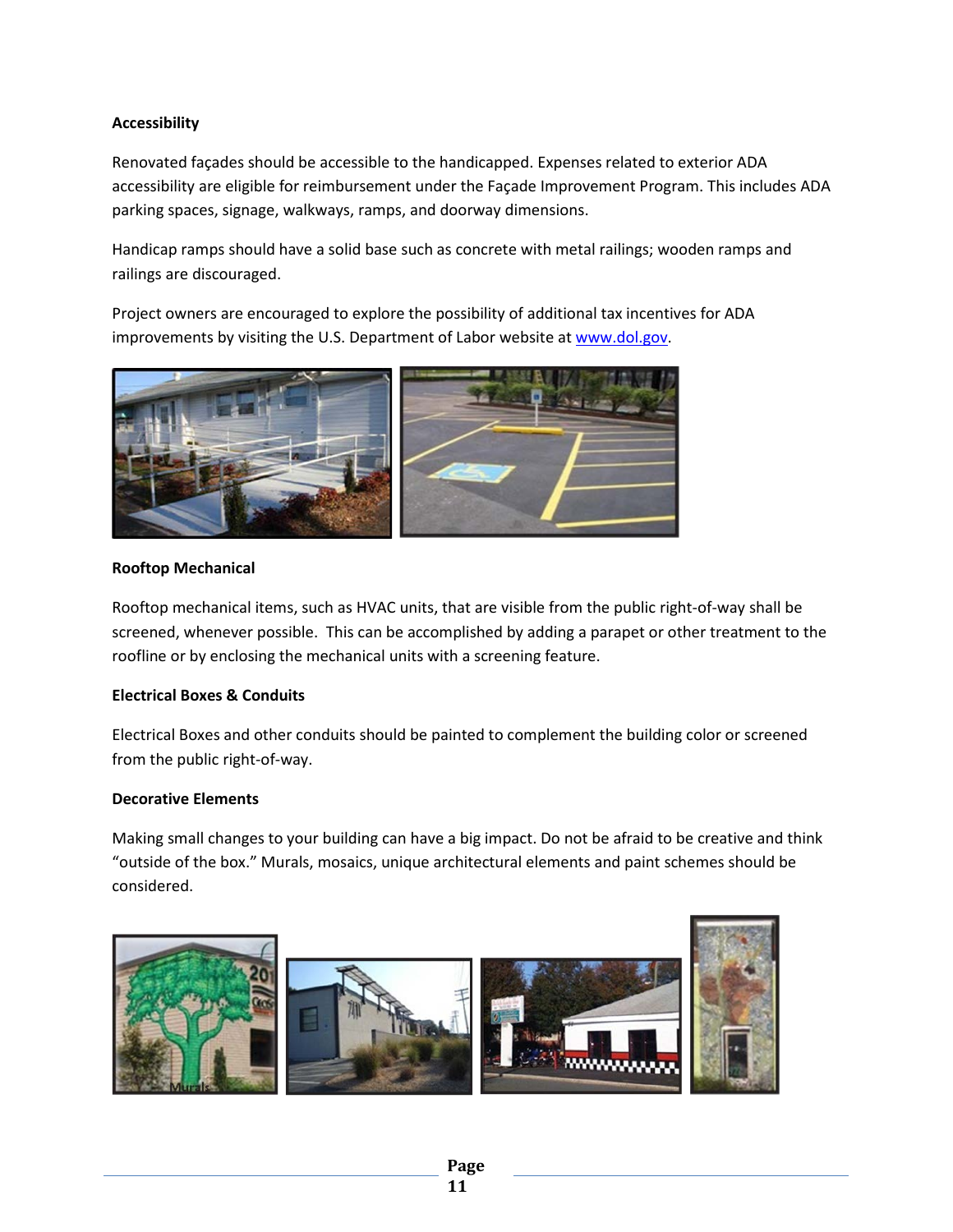#### **Maintenance**

Generally speaking, maintenance alone is not eligible for participation in the façade grant program unless it is part of a larger qualified project. Replacing a roof, repairing broken glass, replacing rotten wood and repainting a building are considered general maintenance activities and not eligible for participation in the grant program. Repairs that are required to meet minimum building code standards are also not eligible for participation in the program. If, however, exterior building repairs and maintenance are part of a larger renovation project they may be given consideration. For example, a project that involves a complete renovation of the exterior of a building including adding new storefront windows and doors while at the same time repairing broken windows (maintenance) is eligible to apply for consideration. Every project is unique and will be evaluated on its own merits.

If you believe that the project only needs general maintenance work, consider other design elements that could improve the appearance of the building. Things like adding exterior decorative light fixtures, installing a metal canopy and planting trees can make a difference. Again, every project is different and will be evaluated on its own merits.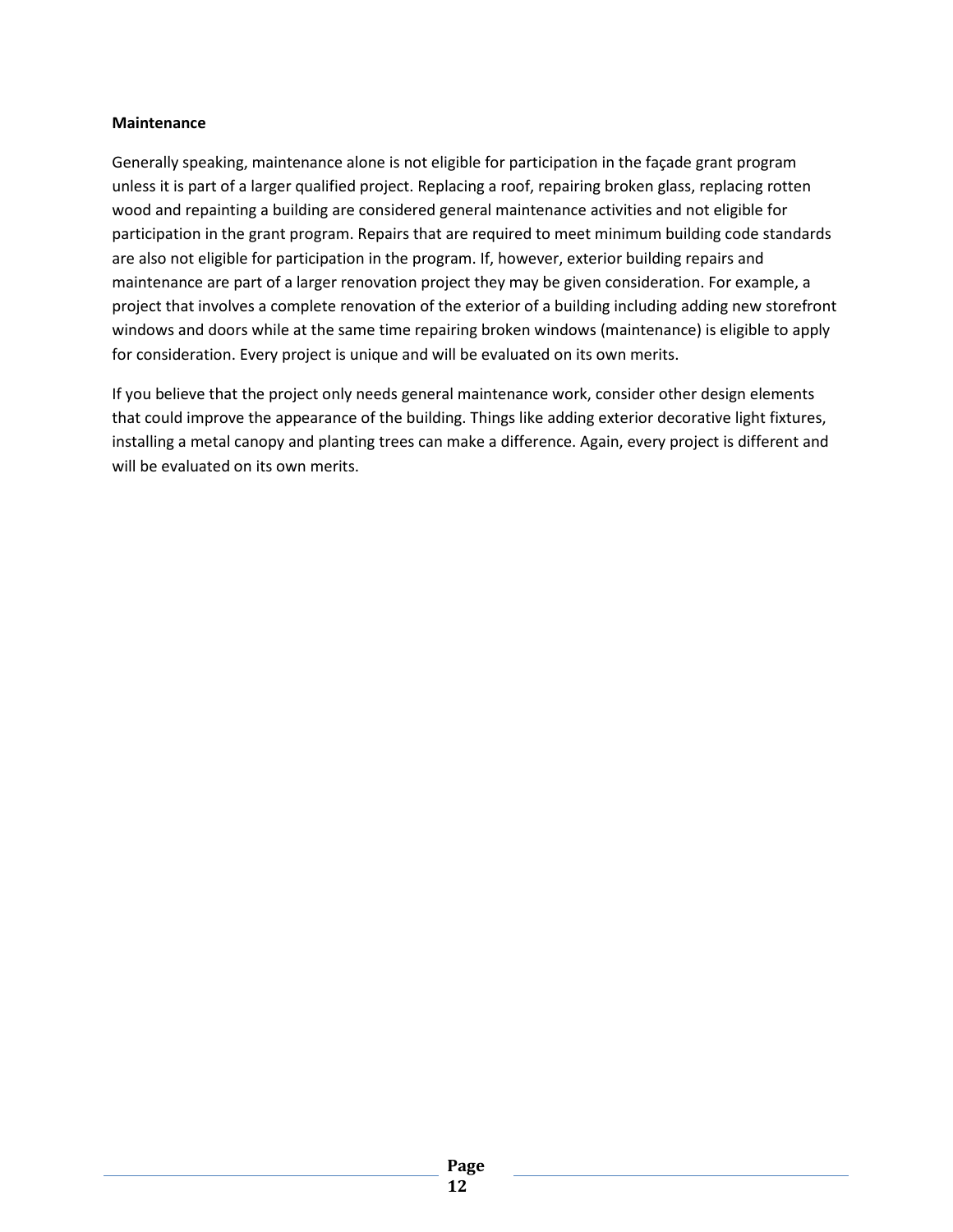## SITE CONDITIONS

## **Parking Lots**

Repaving, repairing, sealing and/or restriping a parking lot are not eligible for participation in the grant program unless it is part of a larger renovation project.

Expenses relating to bringing grandfathered parking lots into conformance with current parking and landscaping codes are eligible for reimbursement. Most often, this will involve one or more of the following:

- Removing parking from the setback
- Installing trees and shrubs that meet the current tree and zoning ordinance requirements
- Screening parking from the right-of-way
- Adding sidewalks



## **Landscaping**

When it comes to landscaping, installing trees and shrubs to meet current codes is eligible for reimbursement. Although installing annual or perennial flower garden may improve the appearance of your site, unless they are required by current codes, costs associated with this type of landscaping are generally not eligible for grant funds.

Examples of eligible landscaping expenses include:

- Planting trees within the required distance of parking spaces
- Planting shrubs to screen parking
- Planting trees and/or shrubs as buffers to residential property



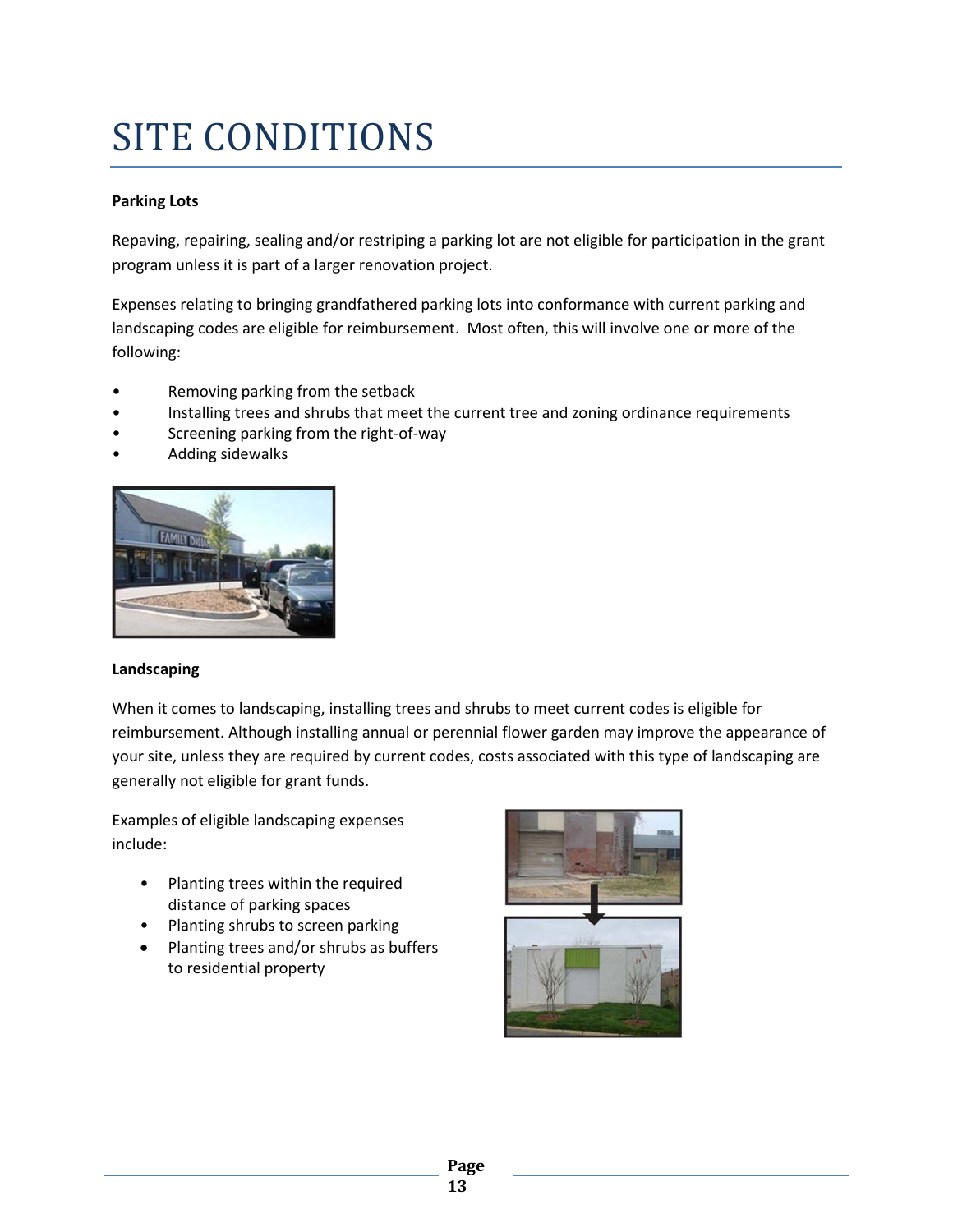#### **Pedestrian Amenities**

When developing a project, think about how pedestrians get to the building from their cars and from the street. If you currently have no sidewalk, consider adding one. If parking spaces are located directly behind a public sidewalk at the street, consider adding a planting strip to create a buffer between pedestrians and cars.





#### **Fencing**

Fencing that is visible from the public right-of-way should be decorative in nature. Chain link, barbed and razor wire fencing is discouraged. If a building currently has such fencing visible from the public right-of-way or abutting residential property, it should be removed or replaced with decorative fencing as part of the renovation project. If new fencing is proposed to be installed, visible from the public rightof-way or abutting residential property, it should be decorative. For projects with abutting residential property, proper screening materials and buffers should be considered.



#### **Dumpsters**

Dumpsters and grease traps on the site should be screened with sustainable material such as brick, concrete masonry block or vinyl as part of the proposed renovation project. Standard wood for privacy fencing is discouraged.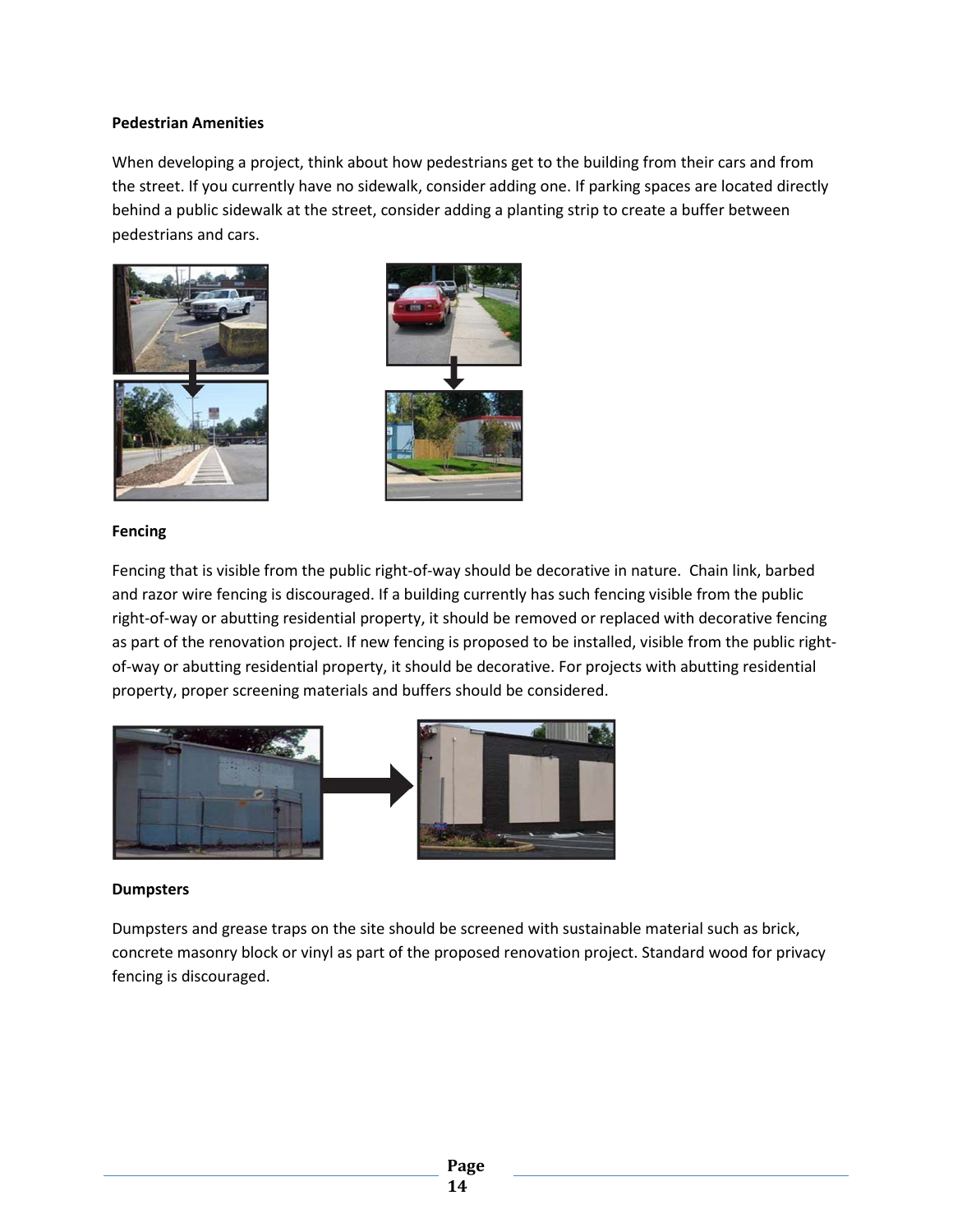

## **Bicycle Parking**

Adding bicycle parking is highly encouraged.



To learn about special bike rack programs and for help identifying the proper location to install a bike rack, contact the Charlotte Department of Transportation at 704-336-2278.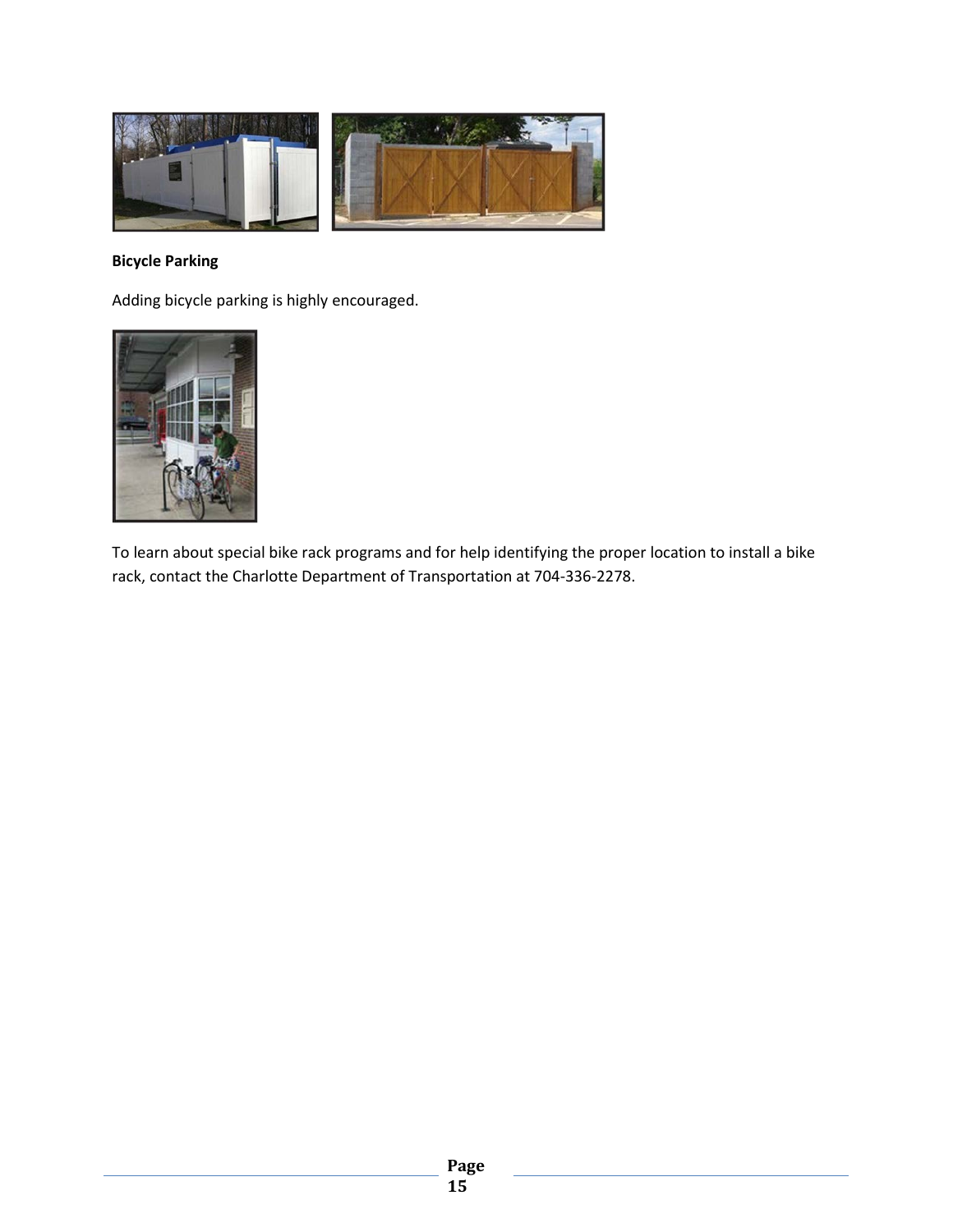# Drawings

Although small projects may not require a formal rendering (also referred to as an elevation), most often a drawing will be required for your project. Keep in mind that to give your application full consideration, the Façade Grant Review Team needs to understand definitively what you are proposing to do to your building and site. Having a conceptual drawing, and particularly one in color, will assist with this and will help facilitate the review and approval of your application.